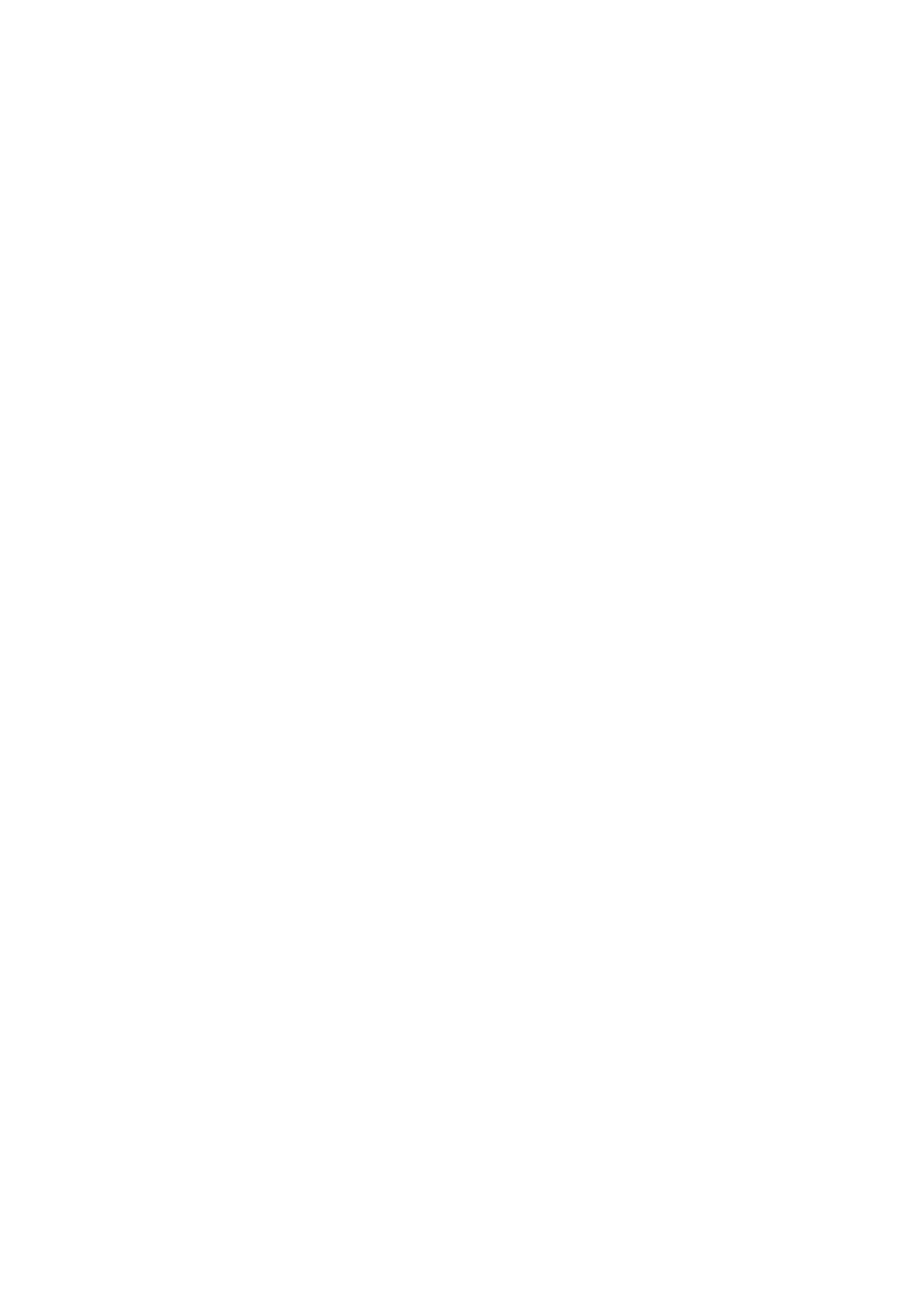# **Why do UCL managers require guidance?**

UCL is committed to fostering an environment where Disabled people can flourish and achieve their maximum potential.

The equal treatment of Disabled People does not always mean treating people the same as one another. Making sure that Disabled People are treated equally can therefore sometimes be complex, especially for those who have no personal experience of disability. This guidance is intended to equip Disabled People and any non-Disabled person managing Disabled colleagues with the information and skills they might need. Focus groups of Disabled Staff have consistently identified their managers as being the single most important group in determining whether they are able to work effectively at UCL.

# **What is Disability?**

The Social Model of Disability describes disability as 'discrimination based upon impairment or behavioural difference'. This is useful because it enables non-Disabled people to act as allies of Disabled People by helping to remove barriers which place people with physical or mental health conditions at a disadvantage. Such barriers include inaccessible features of buildings, equipment which doesn't take account of impairment, or work patterns which mean that people are forced to work at times or in places which are hard for them due to the nature of their medical conditions. Managers can help to remove disabling barriers in the workplace. UCL policy and this guidance is intended to help managers to do this.

The Equality Act 2010 defines disability as 'a physical or mental impairment which has a substantial and long-term adverse effect on someone's ability to carry out normal day-to-day activities'. In this definition 'long-term' means that a condition is likely to last for twelve months or more. 'Day-to-day activities' can be anything someone does on a regular basis as part of their normal life.

UCL is committed to supporting all Disabled Staff. This means anyone with a longstanding physical, cognitive or mental health condition - including any conditions which are not visibly apparent most of the time, e.g. those with chronic pain or mental health conditions. If someone is uncertain as to whether or not they can describe themselves as a Disabled Person (within the meaning of the definition contained in the Equality Act 2010) they can seek advice from the Equality, Diversity and Inclusion (EDI) Team by emailing [equalities@ucl.ac.uk](mailto:equalities@ucl.ac.uk). Progressive conditions such as HIV/AIDS, Cancer and Multiple Sclerosis are covered by the Equality Act from the point of diagnosis, regardless of whether or not an individual's day to day activities are affected. If the effects of a condition are managed through use of medication, a prosthesis or other equipment meaning that day-to-day activities are not affected, an individual can still be defined as a Disabled Person within the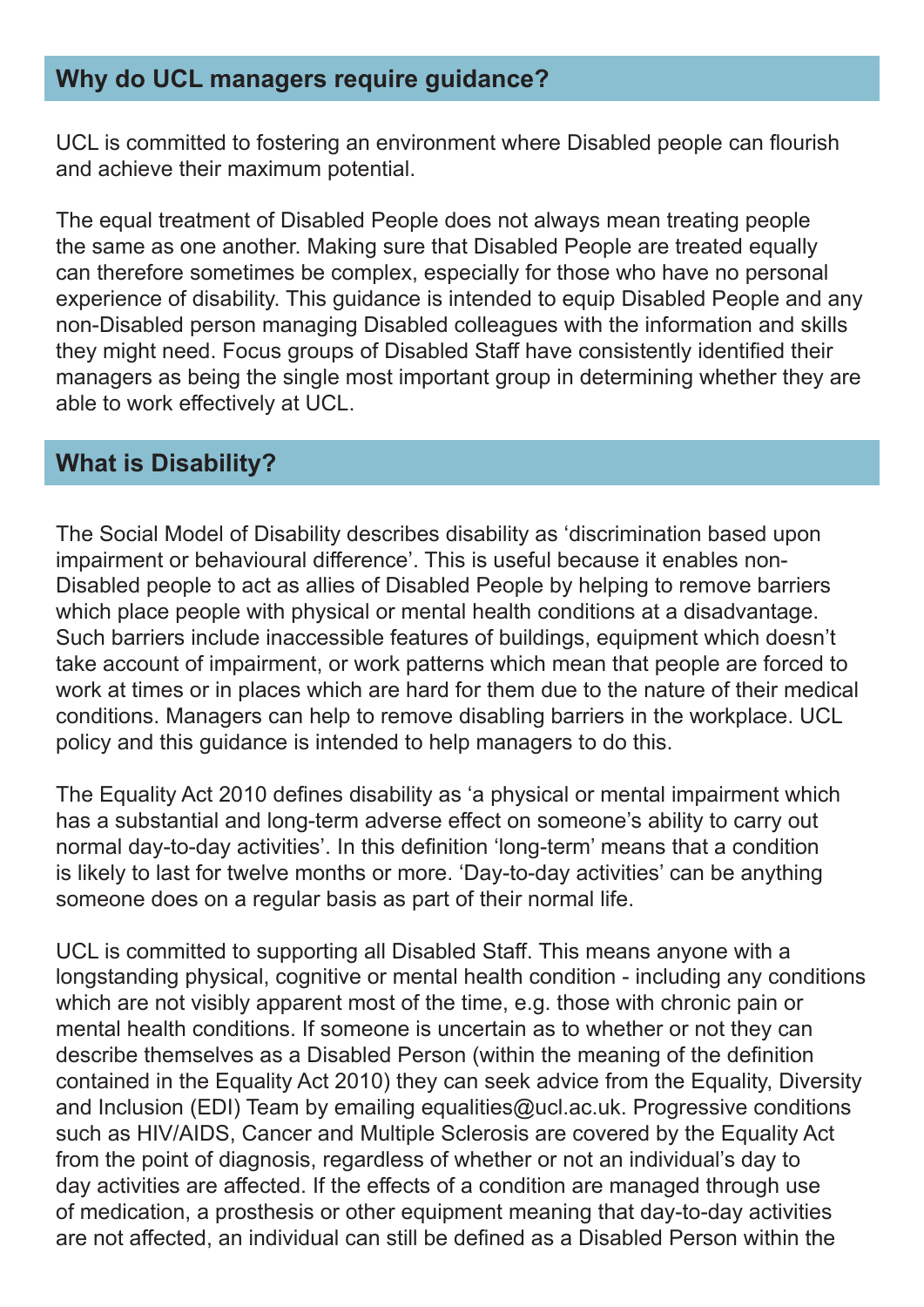meaning of the Act.

At UCL, two of the most prevalent conditions experienced by Disabled People are mental ill health and musculoskeletal impairment, which can result in chronic pain.

#### **What are managers expected to do?**

Employers are required to make 'reasonable adjustments'. These can be to the physical features of premises and/or the arrangements for employing Disabled People. Factors to be weighed up in determining 'what is reasonable' include:

- The views of the Disabled Person about what they need
- How effective the adjustment would be in overcoming the disadvantage
- How practicable it is to make the adjustment
- The extent of any disruption to activities that making the adjustment would cause
- Effects on other staff
- The sustainability of the proposed adjustment
- The likely financial and other costs incurred as a result of making the adjustment

It is not necessary for UCL managers to be 'experts' in disability equality. UCL's EDI team believes that there are three key elements that managers should demonstrate:

- An open-minded problem solving approach to making adjustments
- Positive and accepting behaviour
- An open style of communication

# **What kinds of adjustments have been made at UCL?**

Examples of reasonable adjustments have included:

- Making adjustments to premises. This could include structural or physical changes such as widening a doorway, building a ramp or fitting power-assisted doors
- Acquiring or modifying equipment. For example, providing screen reading software for a visually impaired person or an adapted keyboard for someone with arthritis
- Providing a support worker, such as a hearing assistant
- Allowing the Disabled Person to be absent during working hours for medical treatment. For example, to attend physiotherapy or hospital appointments
- Reallocating some of the Disabled Person's duties to another person. For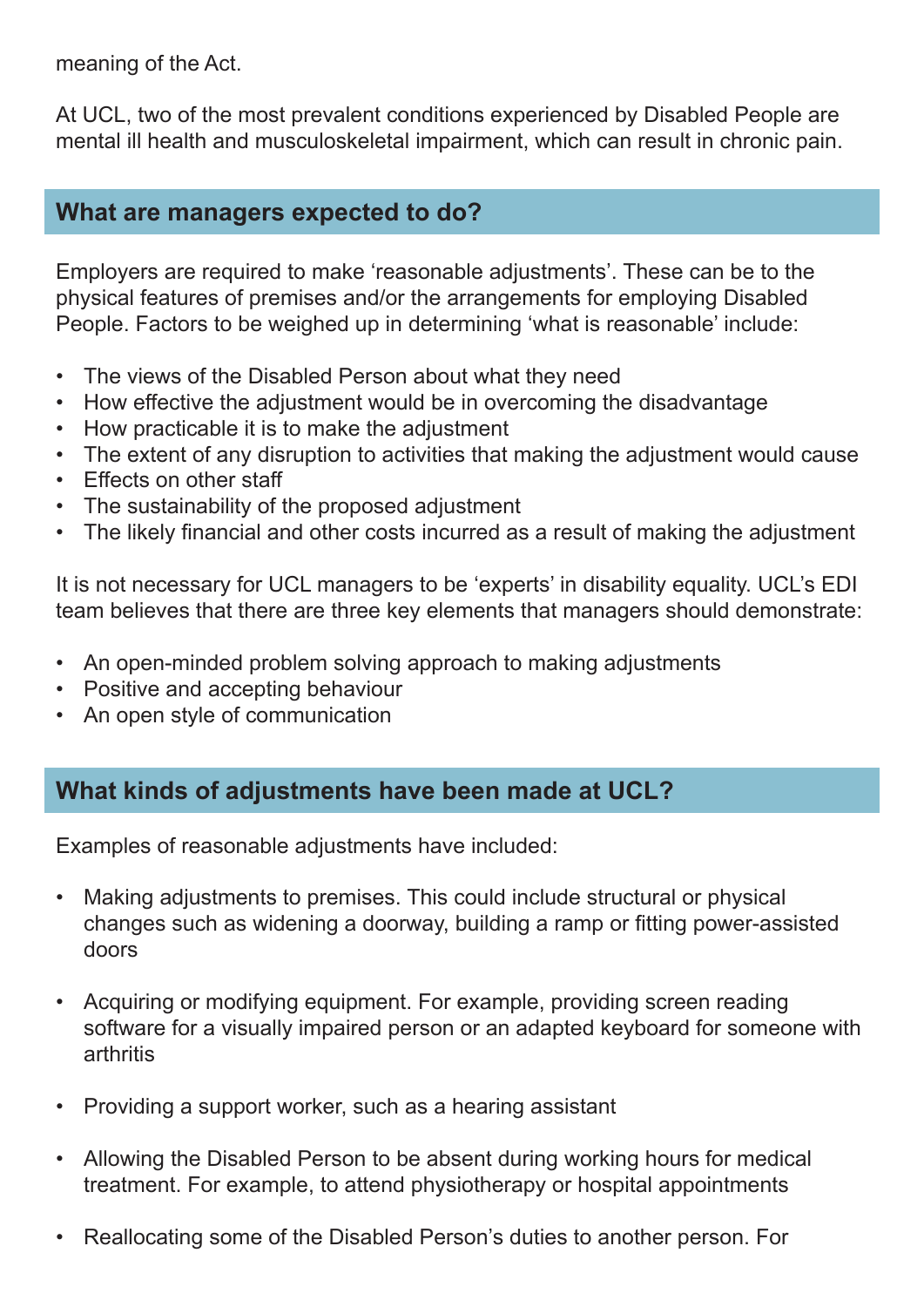example, if a job occasionally involves taking files to another floor, this task could be transferred to someone who does not have an ambulatory impairment.

- Altering the Disabled Person's working hours. For example, allowing the Disabled Person to work flexible hours to enable additional breaks minimising fatigue or enabling travel at less busy times
- Assigning the Disabled Person to a different place of work. For example, enabling them to work from premises other than those used by their colleagues or allowing someone to work from home for some of the time.

# **Who is responsible for paying for reasonable adjustments?**

Not all adjustments will have a cost. For instance, if a change is made to someone's working hours but they do the same number of hours overall, this could be a reasonable adjustment. When there is a cost to a department/division there are a number of sources of funding. Given the expectation that all departments have a range of funding streams available to them and taking into account the overall size of UCL, it would be very unusual for cost alone to be a justifiable reason for failing to make an adjustment.

#### a) Access to Work

Access to Work (ATW) is a government fund run by the Department for Work and Pensions and provides support to Disabled People to help them remove workrelated obstacles.

Disabled People themselves need to apply to the ATW Scheme but managers should assist with and facilitate this process; for example, managers will need to sign-off on any funding agreements made between ATW and individual employees for support. Departments will typically buy equipment, services or support agreed by ATW and then reclaim this cost from ATW, thereby ensuring that individual employees do not incur additional expenditure in order to have their needs for support at work met. Advice is available from HR Advisory Services or in more complex situations support can be obtained from the EDI team.

A Disabled Person needs to apply for ATW support within six weeks of starting any new job. For example, if someone changes their job at UCL and this results in different access needs arising, a fresh ATW application should be made. If an application is not made within 6 weeks of an employee's start date, ATW will not pay 100% of the cost of a workplace adjustment. An ATW application can be made whether a job is part-time or full-time, permanent or temporary. Unemployed or employed Disabled People needing help with a communicator at a job interview can also get help from ATW.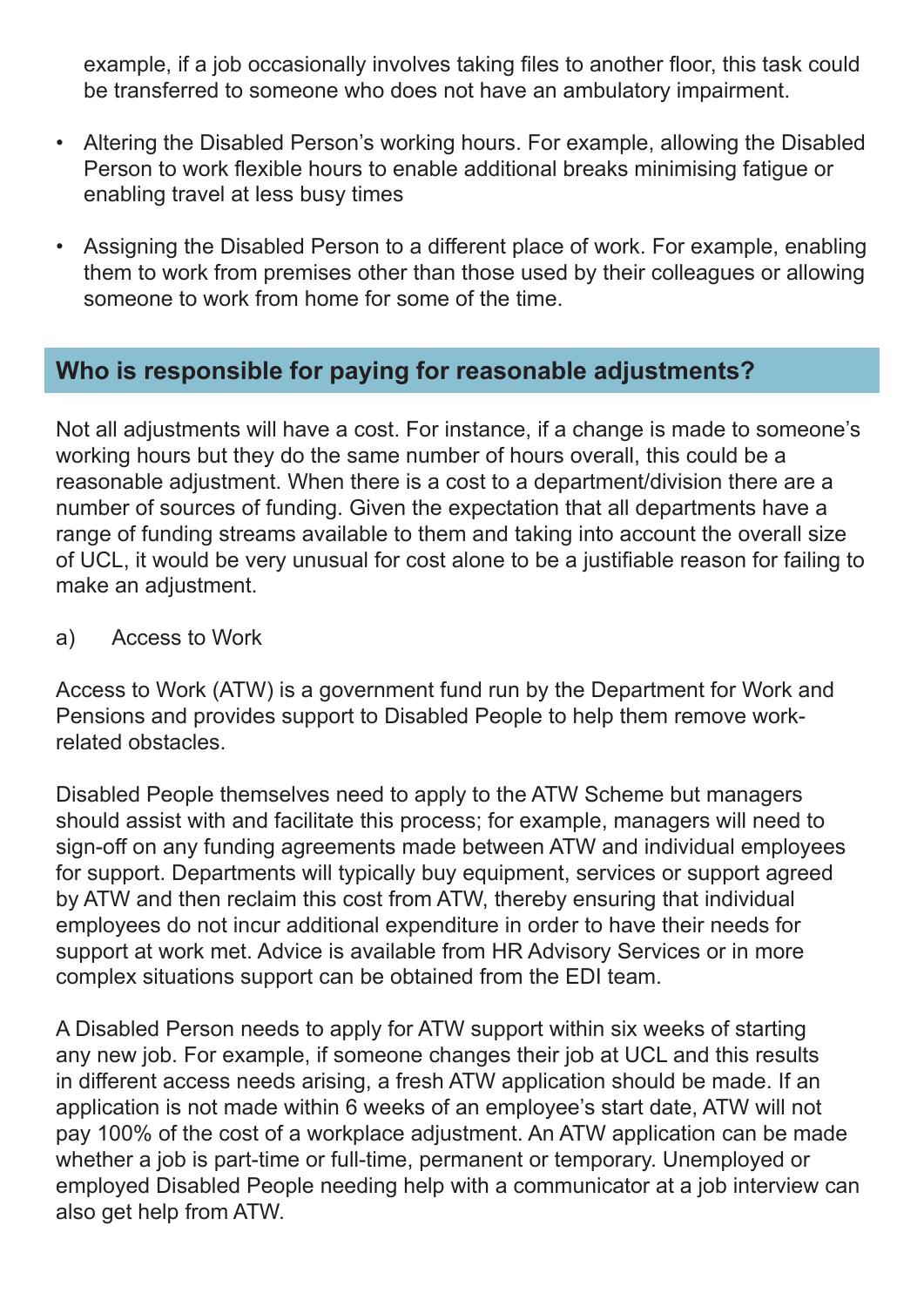An ATW application can be made more than six weeks after someone has started a job (for example either because someone acquires an impairment whilst working for UCL or they were previously unaware of the support they needed). Under these circumstances, ATW is unlikely to meet 100% of the cost of any adjustments but they may still make a substantial contribution.

If an application is made, UCL is expected to pay the first £1000 and then 20% towards costs up to £10,000. ATW should pay the other 80%. ATW should however pay up to 100% of the approved cost of support, equipment or adaptations between £10,000 and £41,000. In all cases, ATW is likely to ask for a 'voluntary contribution' from the employer.

ATW does have some exclusions covering items for which the scheme will not pay: for example ATW is unlikely to pay for the cost of purchasing standard office equipment, even if it is needed by a Disabled Employee only because of the barriers they are experiencing in the workplace.

For a more detailed list of what is covered see: [www.ucl.ac.uk/hr/equalities/disability/what\\_is\\_covered.doc](www.ucl.ac.uk/hr/equalities/disability/what_is_covered.doc)

Full details of the process are detailed on UCL's Access to Work web page: [www.ucl.ac.uk/human-resources/equality-diversity-inclusion/equality-areas-and](www.ucl.ac.uk/human-resources/equality-diversity-inclusion/equality-areas-and-support-staff-and-managers/disability)[support-staff-and-managers/disability](www.ucl.ac.uk/human-resources/equality-diversity-inclusion/equality-areas-and-support-staff-and-managers/disability)-equality-2

Whilst requests for ATW support need to be made directly by Disabled individuals, making applications to ATW should be viewed as a collaborative process by managers of Disabled Staff; for example, the support applied for by an individual employee should be discussed with and supported by a manager prior to any application being made. This will strengthen the likelihood of AtW granting the type of support requested and will help to ensure that the support needed by individuals is smoothly and successfully provided. Managers need to ensure that Disabled Employees are aware of ATW funding as making ATW applications will maximise the available support to disabled people and help UCL to remove barriers in the workplace.

#### b) UCL's central fund for reasonable adjustments

In order to bridge any shortfall between ATW funding and departmental budgets, UCL has created a central budget for reasonable adjustments. For items that cost between £500-1000, the central budget will contribute towards half the costs. The budget will cover the full costs of adjustments over £1000.

To make an application, after consulting with a Disabled Employee about their needs, emails should be sent to [equalities@ucl.ac.uk](mailto:equalities@ucl.ac.uk) outlining:

• The barriers experienced by the Disabled Employee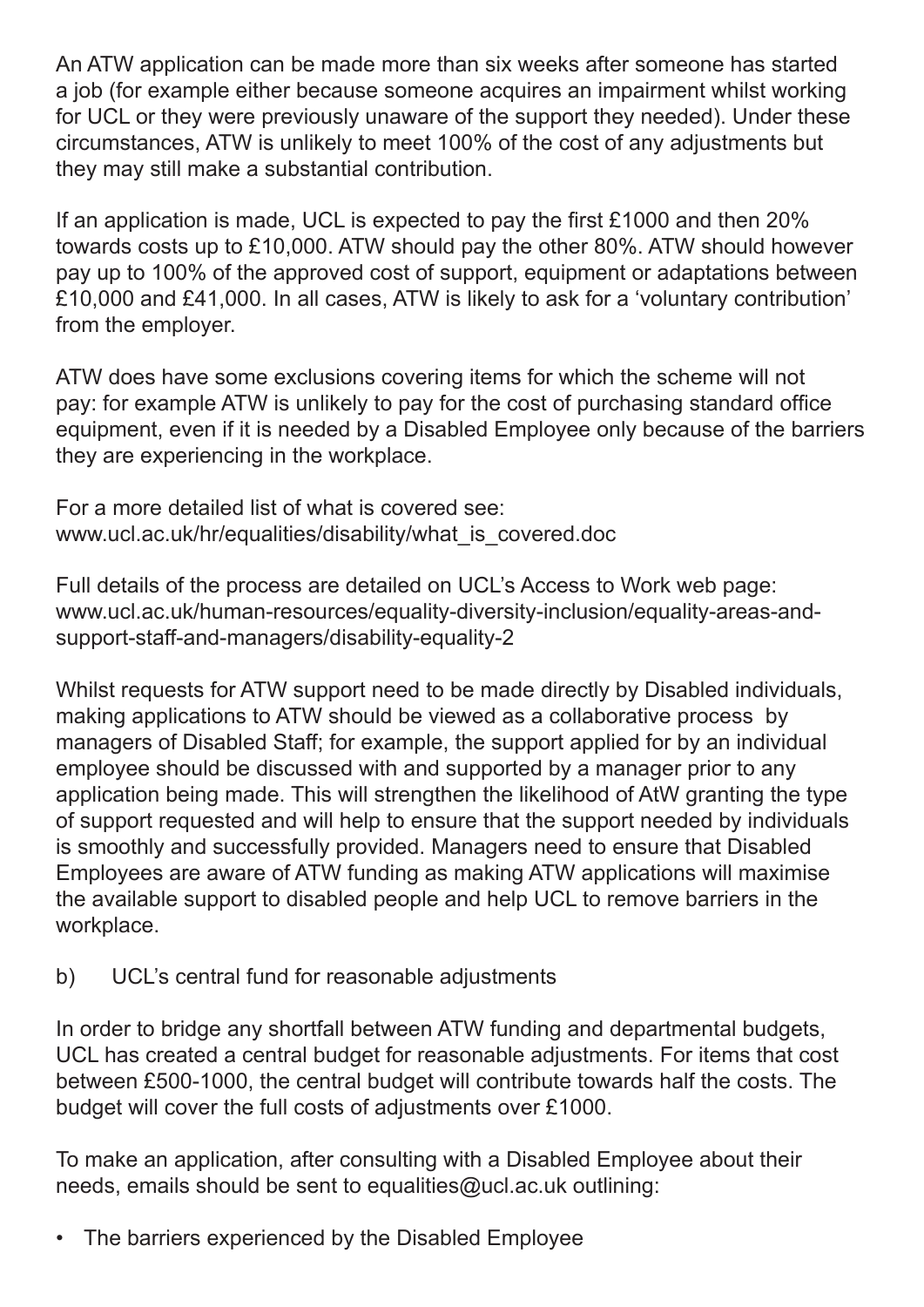- The amount of funding requested. You should give details of any other sources of funding which have been tried unsuccessfully and/or which are exhausted
- How the adjustment will enable the individual to fulfil their role
- c) Estates and Facilities maintenance budget

Alterations to the UCL estate, such as the building of a ramp or the installation of buttons which enable doors to be opened automatically, should be requested through the usual maintenance process: <www.ucl.ac.uk/efd/maintenance>/

Disability-related alterations will be given priority over routine maintenance works, so it should be made clear that this is a disability-related request.

d) Departmental/divisional budgets

Adjustments costing less than £500 should normally be paid for using departmental budgets, unless there is very limited grant funding available.

# **Who can I go to for advice at UCL?**

Advice on adjustments can be sought from:

- The Disabled staff member, who may wish to replicate an arrangement in their previous job or have direct personal knowledge of the best solution to meet their needs and remove barriers to their equal treatment at work
- UCL's Occupational Health Service (OHS), [www.ucl.ac.uk/hr/occ\\_](www.ucl.ac.uk/hr/occ)health/
- UCL's Equality, Diversity and Inclusion (EDI) team, [www.ucl.ac.uk/hr/equalities/](www.ucl.ac.uk/hr/equalities/contacts/index.php) [contacts/index.php](www.ucl.ac.uk/hr/equalities/contacts/index.php)
- HR Advisory Services,<www.ucl.ac.uk/hr/consultancy/index.php>
- The UCL SENIT suite for support on adaptive technology, including hardware and software, <www.ucl.ac.uk/disability/services/senit>
- External organisations with specialist expertise for example Mind, Action on Hearing Loss, Diabetes UK.

It is for the manager to decide, in consultation with the relevant member of the HR Advisory Services team and where necessary involving the EDI Team, whether the potential adjustments identified are reasonable to implement within that particular workplace. If not, managers need to consider and take advice regarding what alternative arrangements might be practical, in terms of either an alternative work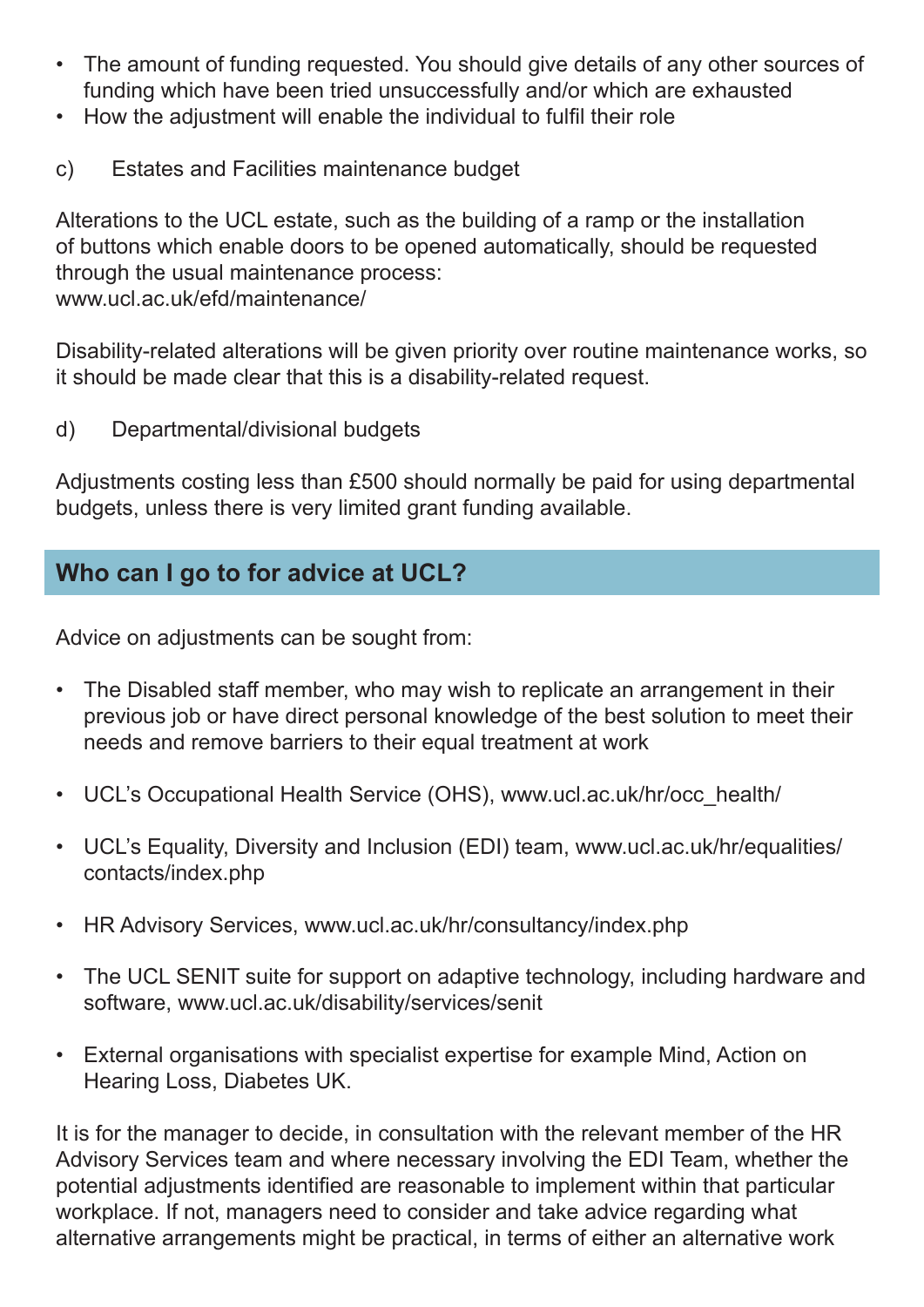location or change of role.

Ultimately, the test which a manager needs to apply in determining whether or not an adjustment is reasonable, is whether it constitutes 'a proportionate means of achieving a legitimate aim'. In this instance, the 'legitimate aim' is likely to be that the change will enable the Disabled Person to do their job.

# **Mental health**

People with long-term mental health conditions, such as 'pronounced depression' and 'bipolar' are Disabled People within the definition contained in the Equality Act. UCL is mindful of the fact that there remains a stigma in our society around mental health conditions. This prejudice can be especially pronounced in the workplace, where people with mental health conditions may be fearful that their capability to do the job or ability to cope in stressful situations may be undermined due to discriminatory attitudes.

Staff who declare to their managers and/or colleagues that they have a mental health condition should be reassured that UCL will take all reasonable steps to ensure that they have a supportive working environment and that confidentiality will be respected. They should also be made aware that UCL does not tolerate bullying and harassment in the workplace.

For information about supporting employees with mental health conditions, please see the mental health guidance for managers, [www.ucl.ac.uk/human-resources/](www.ucl.ac.uk/human-resources/sites/human-resources/files/mh_guidance.pdf) [sites/human-resources/files/mh\\_guidance.pdf](www.ucl.ac.uk/human-resources/sites/human-resources/files/mh_guidance.pdf)

# **Disabled students at UCL**

For advice on supporting Disabled students at UCL, contact Student Disability Services, [www.ucl.ac.uk/disability/](www.ucl.ac.uk/disability)

### **Further reading**

Learning disabilities www.ucl.ac.uk/human-resources/equality-diversity-inclusion/equality-areas-andsupport-staff-and-managers/disability-equality-3